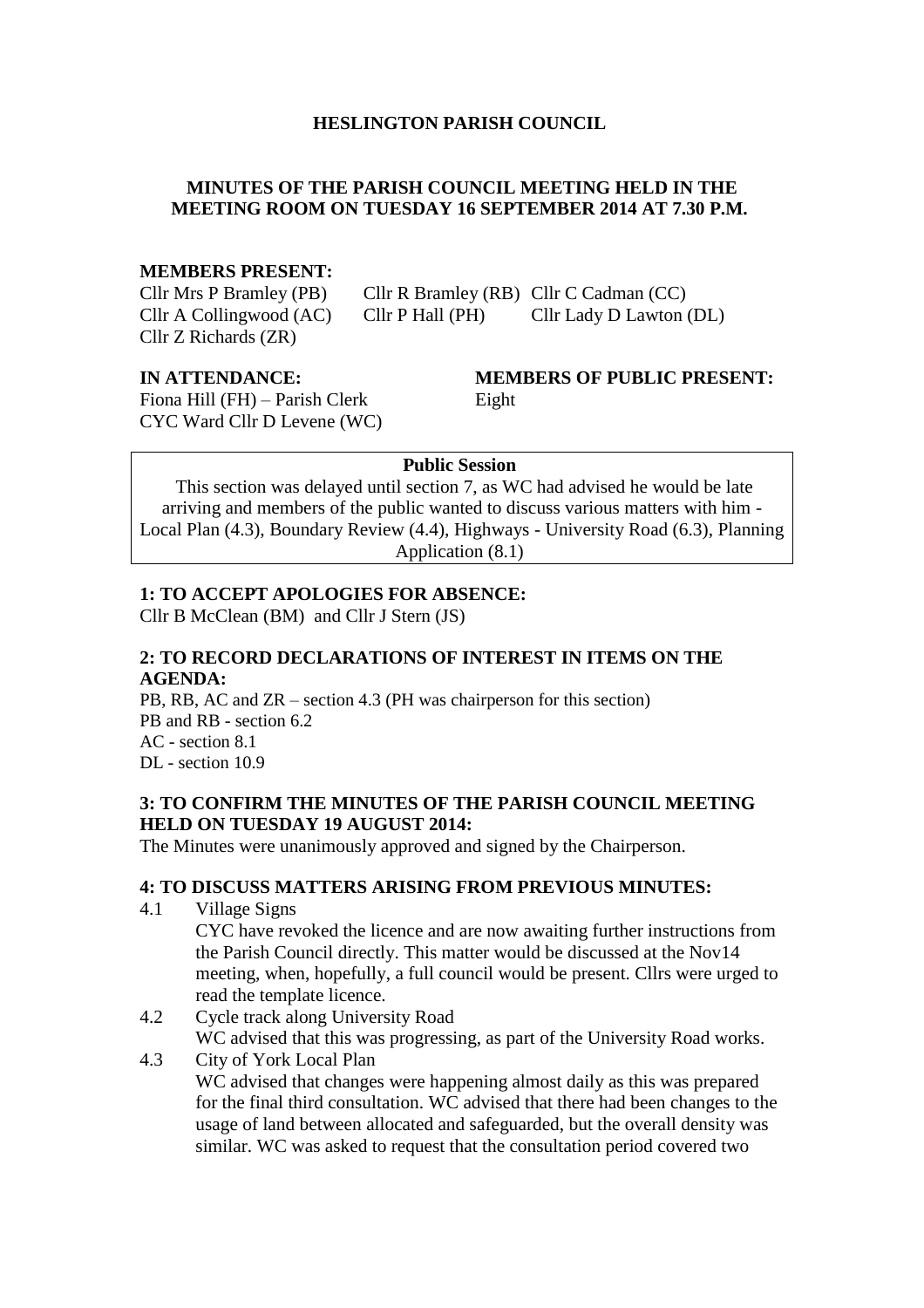Parish Council meetings, to allow sufficient time for the Parish Council to prepare their response.

- 4.3 Neighbourhood Plan AC advised that he and BM had a meeting arranged with CYC. Prelimary meeting of working group arranged for 23rd Oct. FH would chase up a response to the Article 4 request.
- 4.4 Boundary Commission Review Julian Sturdy had written to the Commission to alert them to the error of including Holmefield in the Hull Ward and he was awaiting a response. WC had also spoken to Andrew Flecknor, CYC to try and establish how this mapping error had occurred.
- 4.4 CYC Community Governance Review Andrew Felcknor, CYC and Y.L.C.A. had emailed information on the procedure, which had been circulated around Cllrs.

Yorkshire Water has cleared the site, so work is now completed.

Halifax Estates had obtained some dog fouling signs for the Outgang and FH had requested that they arrange erection/siteing

Barclay Bank -No response had been received regarding a litter bin

#### **5: TO DISCUSS MATTERS RAISED BY PARISH CLERK/RESPONSIBLE FINANCIAL OFFICER:**

- 5.1 Bookkeeping records for year ending 31Mar15 to date FH circulated copies around Parish Councillors.
- 5.2 Internal Control Check(s) The Parish Council conducted payroll checks and found everything to be in order.
- 5.3 Internal Audit

FH summarised work done to address the matters raised by the Internal Auditor -

~ Payment Approval - All payments, including DDR's, will be shown in the Minutes

~ Bookkeeping - Columns are now included for S137 and VAT (Gross/Net) Decisions, especially on spending, are now shown on agenda prior to discussion and voting.

~ Meeting Room - A formal agreement between the Parish Council and the Managing Charity concerning the running of the hall would be discussed soon

~ Clerks Expenses - FH had circulated by email two invoices, one for homeworking allowance and one for administration expenses, which would be presented for payment at the next meeting.

- 5.4 Matters raised with/by Yorkshire Local councils Association (YLCA) The White Rose Update (Sep14) had been circulated by email. A template of rules for the effective management of recording at Parish Council meeting was circulated by email and FH would prepare a draft for discussion/adoption at the next meeting
- 5.5 To approve for payment the invoices as follows:
	- 5.5.1 Parish Clerk Salary £256.62 001560
		- 5.5.2 Lengthsman Salary £256.97 001561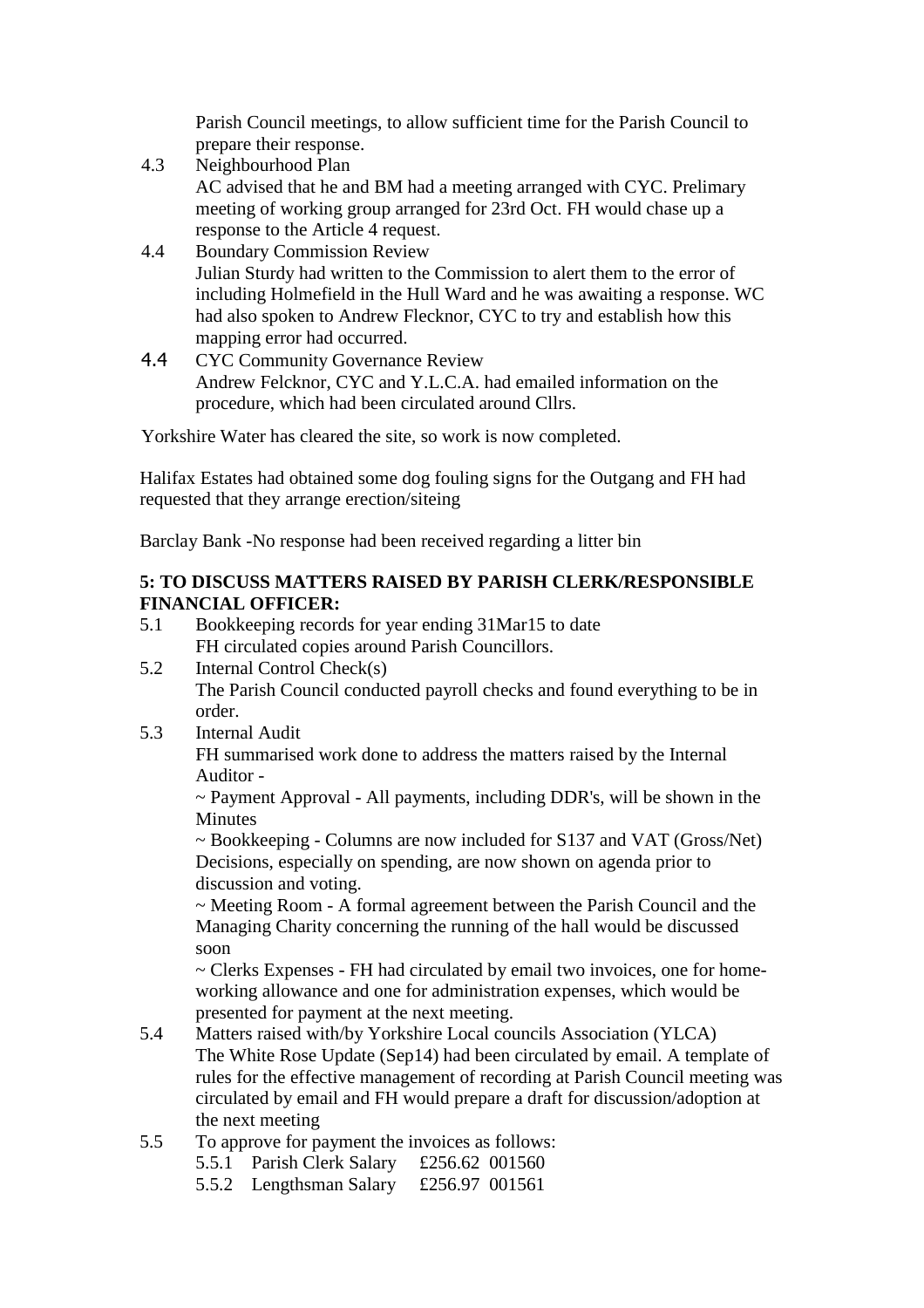#### **6: TO DISCUSS, IF NECESSARY, LONG-STANDING MATTERS:**

6.1 Appearance of village

WC had reported the gulleys/drains and an engineer would visit the site to inspect them. The gulley sucker had worked in the village yesterday, but a road/drain sweeper was needed to clear the debris. WC would request this. FH had received a report of Japanese Knotweed growing in the Outgang, so the information was forwarded to CYC. The hedges along Talley Alley had been cut back.

Severe Weather Issues - NTR

- 6.2 Rights of way/SSSI (e.g. Dog Orders) 6.2.1 Natural England - Request for grant (£100.00) PB advised that Natural England thought a dog order would be a more difficult route to go down on the Tilmire, so "keep dogs on lead" and "bird habitat" signs would be erected. The Parish Council unanimously agreed that up to £100.00 could be spent towards these signs.
- 6.3 Highway Matters/Major Events (e.g. Marathons) The University Road Scheme was discussed at great length. There were three main issues:
	- 1. Lack of consultation
	- 2. Locals feel strongly that the scheme makes the areas more perilous
	- 3. Disabled/Infirm people are penalized by the lack of safe/comfortable crossing points.

.WC advised that this scheme, along with all other road safety scheme, was under constant review. He promised to look into traffic lights, pelican crossings, pedestrian crossings, alternative road cushions and speed cameras, as suggested during the discussions tonight. The Parish Council again expressed there disappointment at the scheme and how their comments had been ignored/disregarded.

WC advised that the Field Lane Crossing would be looked at by engineers and the chicane along Holmefield would have an additional sign and vegetation would be cut back. The request for a speed reduction from 40-30 MPH would be reviewed. WC would request reflective paint in the area.

WC reported that the annual review regarding vehicle pulling out/parking along Main Street had resulted in a decision of "No Action", but he had managed to get that changed to "Residential Consultation"

WC would report to CYC that passing place or double bend signs along Common Lane need replacing and vegetation cut back.

FH would inform the Yorkshire Marathon organizers that residents had not received any letters yet?

- 6.4 University of York/HMO's NTR
- 6.5 Elvington NTR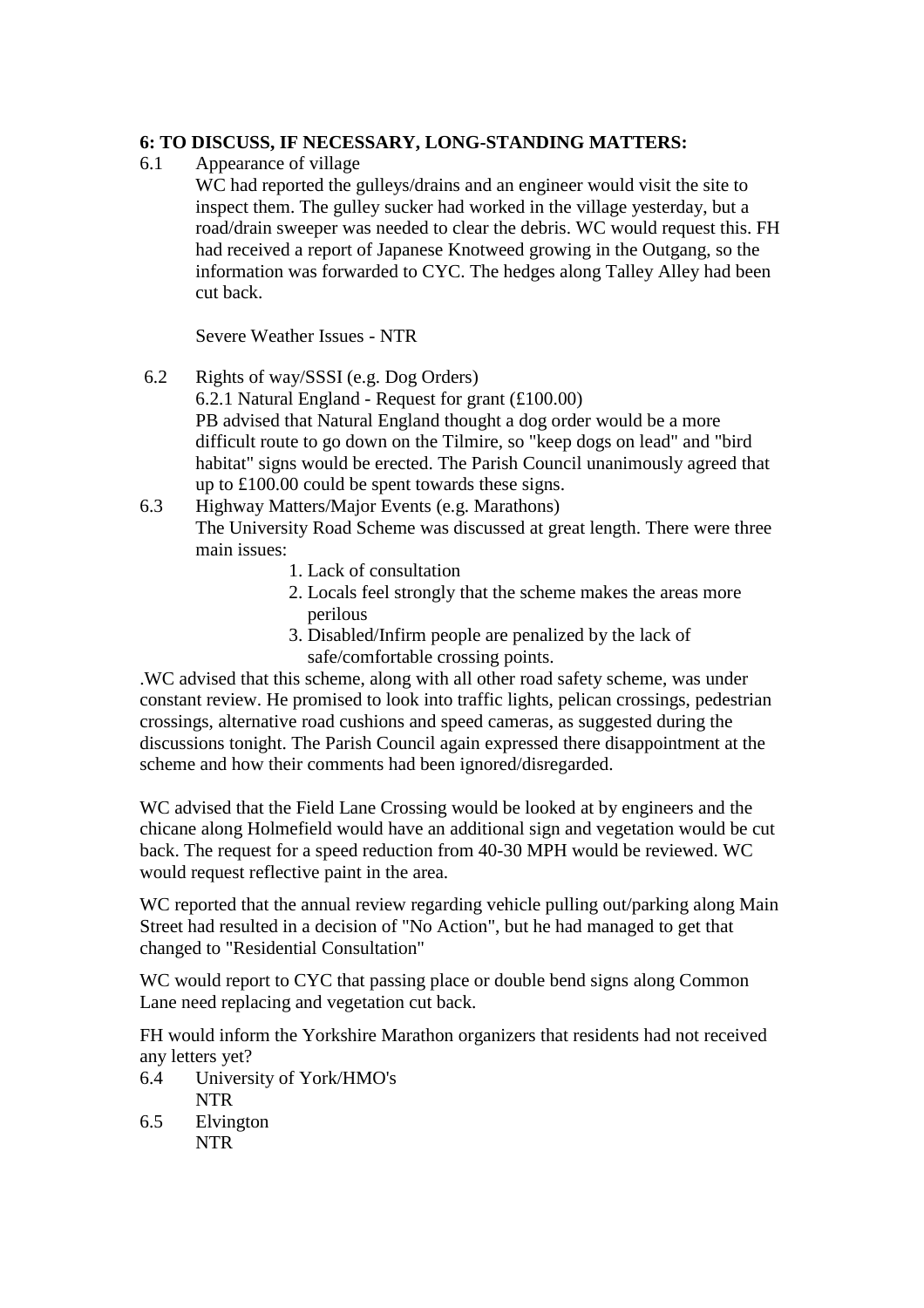6.6 Communication Website - NTR Newsletter - NTR Broadband - NTR

#### **7: TO RECEIVE ANY MATTERS RAISED BY MEMBERS OF PUBLIC:** None

#### **8: TO REPORT AND MAKE RELEVANT RECOMMENDATIONS ON NEW PLANNING APPLICATIONS:**

*Letter A:We support the application Letter B:We have no objections Letter C:We do not object but wish to make comments or seek safeguards as set out overleaf Letter D:We object on the planning grounds set out overleaf*

8.1 14/01981/FUL 22 The Crescent

Letter D Unanimous

The Parish Council object in the strongest terms to this application. In the Village Design Statement it states "Local authority housing, completed as The Crescent in 1948, is a scheme outstanding for its layout and design. For this reason, infill here would be disastrous". This wonderful character would be hugely eroded if this development were approved. It is an unsuitable over-development with potential for too many cars and there is already insufficient parking. Two bathrooms lead directly into kitchen areas, which is over-intensive development of entire site, which creates a loss of amenity. The Parish Council are concerned about the drainage in this area and this would further overload the area. There are many HMO's in this area and this would create too many by today's rules. Finally, neighbouring properties were not given written notice of this application, so did not have the opportunity to comment on the consultation.

#### **9.TO RECEIVE PLANNING DECISIONS BY CITY OF YORK COUNCIL:** None

#### **10: TO RECEIVE REPORTS FROM REPRESENTATIVES OF FOLLOWING OUTSIDE BODIES:**

10.1 Ward Cllr David Levene Nothing other than as discussed under relevant sections of agenda. 10.2 North Yorkshire Police

PCSO 5557 Tony Barge had exchanged emails with PB to answer questions about University Road. His monthly report is attached to the end of these minutes.

- 10.3 Heslington East Community Forum BM, PB and RB had attended and exhibition about the relocation of the doctors surgery. BM had written comments on behalf of the Village Trust. The Parish Council discussed this with WC and members of the public, but decided to delay their comments until the planning application consultation.
- 10.4 Good Neighbours Forum There is a meeting on 29Sep14, which AC and PH will attend. PB had given apologies.
- 10.5 Ouse and Derwent Drainage Board NTR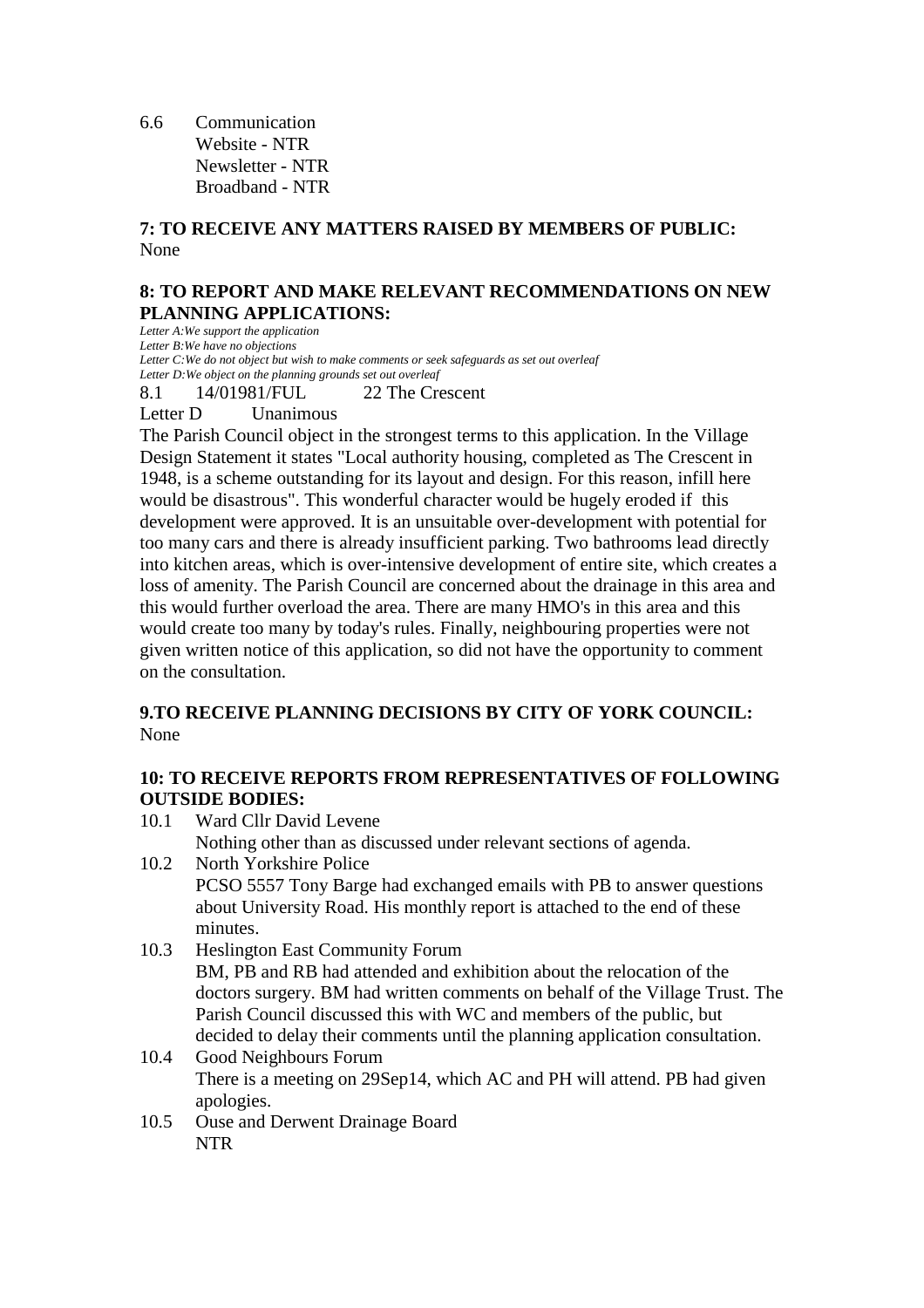#### 10.6 Sportsfield

The bin was full and overflowing, but is had now been emptied. FH was asked to email BM, as there were a lot of cars parked along Common Lane, last Saturday, causing an obstruction to farm vehicles.

- 10.7 York Environment Forum NTR
- 10.8 Alms Houses

ZR advised there is a meeting next month. New doors/windows had been fitted.

10.9 The Meeting Room

Emergency lighting has been installed. CC advised there was a meeting last week and quoted were been obtained for a new boiler. The request for a hearing loop was not raised.

#### **11: TO REPORT ANY NEW CORRESPONDENCE RECEIVED BY THE COUNCIL:**

None

#### **12: TO REPORT MATTERS RAISED BY MEMBERS:** None

#### **13: TO CONFIRM THE DATES OF THE FUTURE MEETINGS ON TUESDAYS AT 7.30 P.M. IN THE MEETING ROOM AS:**

| 21 October 2014 | 18 November 2014 | 16 December 2014  |
|-----------------|------------------|-------------------|
| 20 January 2015 | 24 February 2015 | 17 March 2015     |
| 21 April 2015   | 19 May 2015      | 16 June 2015      |
| 21 July 2015    | 18 August 2015   | 15 September 2015 |
| 20 October 2015 | 17 November 2015 | 15 December 2015  |